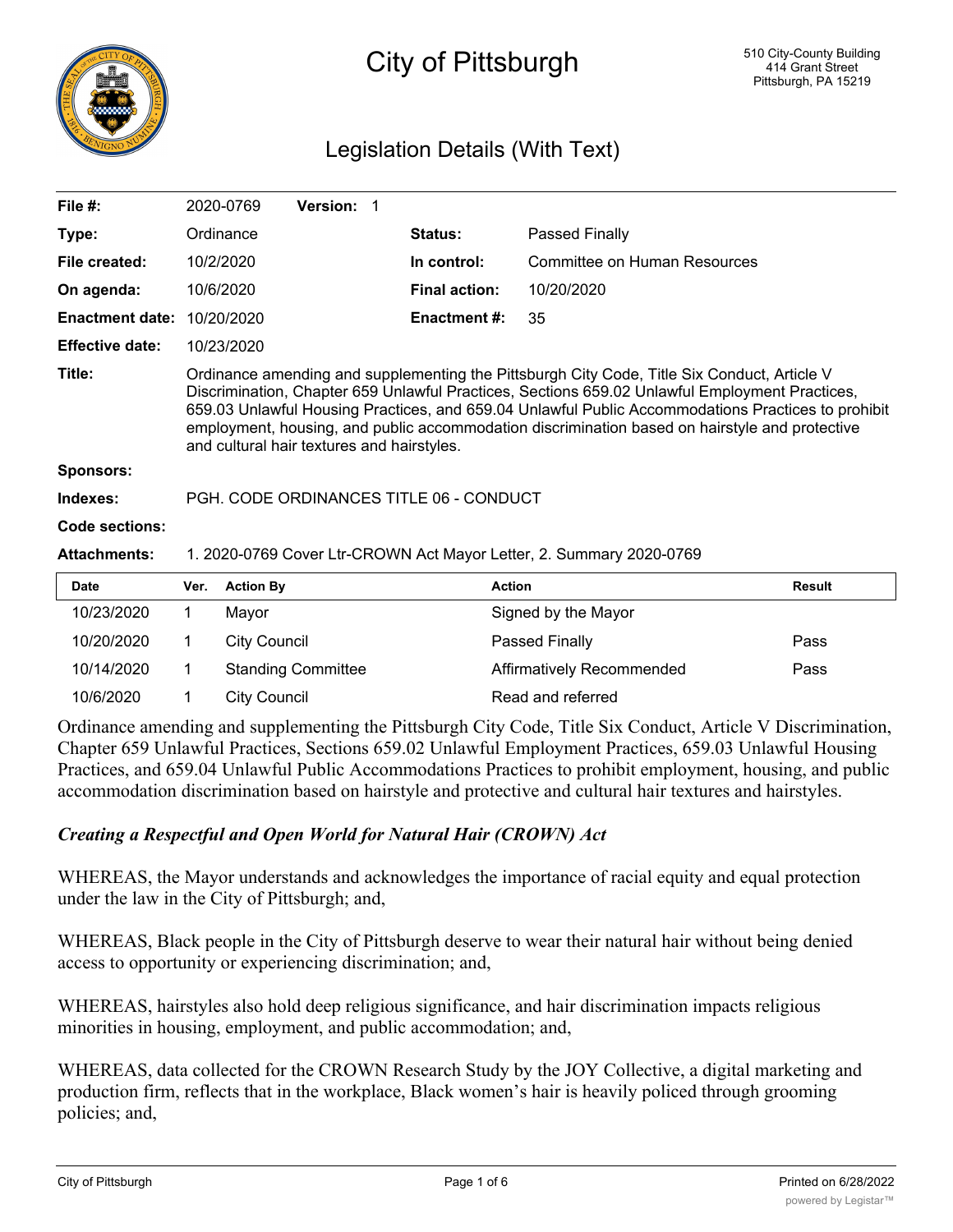#### **File #:** 2020-0769, **Version:** 1

WHEREAS, 80% of Black female subjects in the CROWN Research Study agreed that they felt the need to alter their natural hair to "fit in" in professional settings; and,

WHEREAS, according to the CROWN Research Study, Black women are 1.5 times more likely to be sent home from the workplace because of their hair, their hair is 3.4 times more likely to be considered "unprofessional," and 83% more likely to report being judged more harshly on their looks than white women; and,

WHEREAS, the "Pittsburgh's Inequality Across Gender and Race Report," which was conducted by the University of Pittsburgh and the City's Gender Equity Commission, highlights the deep inequities and barriers facing people of color and especially women of color in the workplace and in other aspects of professional and personal life in the city; and,

WHEREAS, Pittsburgh's Inequality Across Gender and Race Report found that for Black residents the quality of life in Pittsburgh falls far below the quality of life for Black residents of similar cities with Black women and men in other cities have better health, income, employment and educational outcomes than Pittsburgh's Black residents; and

WHEREAS, these conditions were evident as recently as 2019 despite application of existing antidiscrimination laws; and

WHEREAS, it is imperative that the City do its part to remove barriers to success and health for our communities of color; and,

WHEREAS, Black people's natural hair grows in different textures, lengths, and colors, and can be worn in a variety of hairstyles, which hold cultural significance in the Black community; and,

WHEREAS, the notion of "professionalism," aided by grooming policies that prohibit historically Black natural hairstyles, have long been used to exclude Black people from both professional and social environments; and,

WHEREAS, Black hair is and always has been "professional"; and,

WHEREAS, the City of Pittsburgh wants to make certain that Black residents and religious minorities do not face natural hair discrimination in the workplace, when searching for a home, and when entering a business; and,

WHEREAS, The Pennsylvania Human Relations Commission acknowledges the authority of a Home Rule municipality to enact protections against discrimination on the basis of classifications not expressly set forth in the state act; and

WHEREAS, as a Home Rule municipality, the City of Pittsburgh possesses authority to enact antidiscrimination laws pursuant to its police powers; and

WHEREAS, the City of Pittsburgh may use this authority as a civil society to respond to changing social, economic and political circumstances to maintain its vitality and order; and;

WHEREAS, the acknowledgment of rights proposed herein is necessary for the accomplishment of this purpose and not unduly oppressive upon individuals; and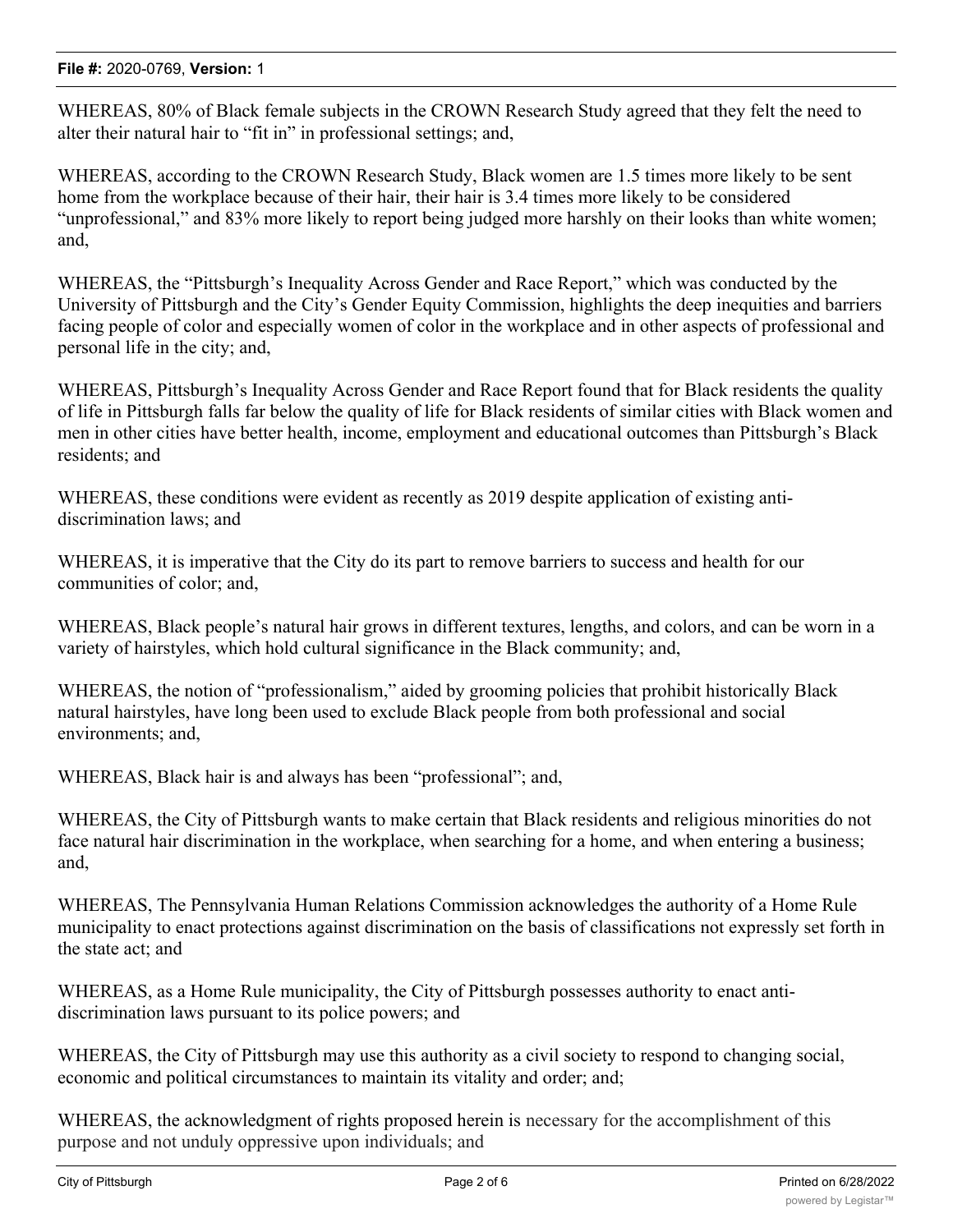WHEREAS, nothing in this amendment is intended to diminish the protections of rights all individuals currently enjoy under existing interpretations of antidiscrimination laws; and

WHEREAS, for these reasons, Mayor Peduto is introducing the below ordinance to be known as the *Creating a Respectful and Open World for Natural Hair (CROWN) Act.*

#### **The Council of the City of Pittsburgh hereby enacts as follows:**

**Section 1.** The Pittsburgh Code, Title Six Conduct, Article V Discrimination, Chapter 651 Findings and Policy, Section 651.04, Definitions is hereby amended as follows by adding subsections (uu) and (vv):

#### § 651.04 - DEFINITIONS

(uu) *HAIRSTYLE* **Hair texture and styles of hair of any length, such as protective or cultural hairstyles, natural hairstyles, and other forms of hair presentation.**

## (vv) *PROTECTIVE AND CULTURAL HAIR TEXTURES AND HAIRSTYLES* **Hairstyles and hair textures most commonly associated with race, including, but not limited to braids, cornrows, locs, Bantu knots, Afros, and twists, whether or not hair extensions or treatments are used to create or maintain any such style, and whether or not hair is adorned by hair ornaments, beads, or, headwraps.**

*Section 2*. The Pittsburgh Code, Title Six Conduct, Article V Discrimination, Chapter 659, Unlawful Practices, Section 659.02, Unlawful Employment Practices, subsections (a) through (h) are hereby amended as follows:

#### § 659.02 - UNLAWFUL EMPLOYMENT PRACTICES.

It shall be an unlawful employment practice, except where based upon applicable national security regulations established by the United States, the Commonwealth or any political subdivisions thereof, or except where based upon a bona fide occupational exemption certified by the Commission in accordance with Section 653.05(d):

- (a) For any employer to refuse to hire any person or otherwise to discriminate against any person with respect to hiring, tenure, compensation, promotion, discharge or any other terms, conditions or privileges directly or indirectly related to employment because of race, color, religion, ancestry, national origin, place of birth, pregnancy, childbirth, or related medical conditions and events, sex, sexual orientation, gender identity, gender expression, age, nonjob-related handicap or disability**, or hairstyles and protective and cultural hair textures and hairstyles.**
- (b) For any employer, employment agency or labor organization to establish, announce or follow a policy of denying or limiting, through a quota system or otherwise, the employment or membership opportunities of any person or group of persons because of race, color, religion, ancestry, national origin, place of birth, pregnancy, childbirth, or related medical conditions and events, sex, sexual orientation, gender identity, gender expression, age, nonjob-related handicap or disability**, or hairstyles and protective and cultural hair textures and hairstyles.**
- (c) For any employer, labor organization, employment agency or any joint labor management committee controlling apprentice training programs to deny to or withhold from any person the right to be admitted to or participate in a guidance program, an apprenticeship training program, an on-the-job training program or any other occupational training program because of race, color, religion, ancestry, national origin, place of birth, pregnancy, childbirth, or related medical conditions and events, sex, sexual orientation, gender identity, gender expression, age, nonjob-related handicap or disability**, or hairstyles and protective and cultural hair textures and hairstyles.**
- (d) For any employer, employment agency or labor organization to require of any applicant for employment or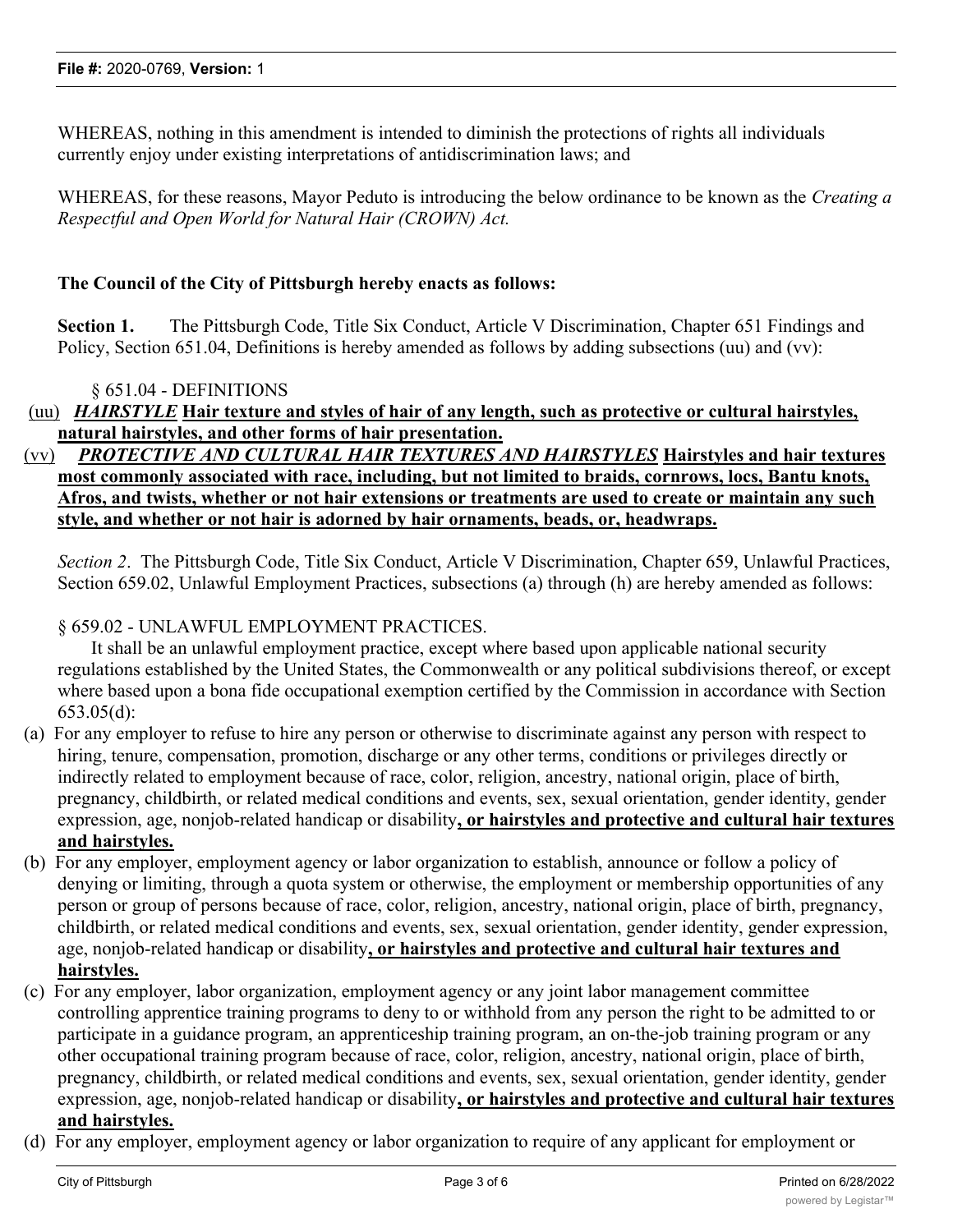membership any information concerning race, color, religion, ancestry, national origin, place of birth, pregnancy, childbirth, or related medical conditions and events, sex, sexual orientation, gender identity, gender expression, age, nonjob-related handicap or disability**, or hairstyles and protective and cultural hair textures and hairstyles.**

- (e) For any employer, employment agency or labor organization to publish or circulate, or to cause to be published or circulated, any notice or advertisement relating to employment or membership which indicates any discrimination because of race, color, religion, ancestry, national origin, place of birth, pregnancy, childbirth, or related medical conditions and events, sex, sexual orientation, gender identity, gender expression, age, nonjobrelated handicap or disability**, or hairstyles and protective and cultural hair textures and hairstyles.**
- (f) For any employment agency to fail or refuse to classify properly or refer for employment or otherwise to discriminate against any person because of race, color religion, ancestry, national origin, place of birth, pregnancy, childbirth, or related medical conditions and events, sex, sexual orientation, gender identity, gender expression, age, nonjob-related handicap or disability**, or hairstyles and protective and cultural hair textures and hairstyles.**
- (g) For any employer substantially to confine or limit recruitment or hiring of employees, with intent to circumvent the spirit and purpose of this Article, to any employment agency, employment service, labor organization, training school, training center or any other employee-referring source which serves persons who are predominantly of the same race, color, religion, ancestry, national origin, place of birth, pregnancy, childbirth, or related medical conditions and events, sex, sexual orientation, gender identity, gender expression, age, nonjob-related handicap or disability**, or hairstyles and protective and cultural hair textures and hairstyles.**
- (h) For any labor organization to discriminate against any person in any way which would deprive or limit their employment opportunities or otherwise adversely affect their status as an applicant for employment or as an employee with regard to tenure, compensation, promotion, discharge or any other terms, conditions or privileges directly or indirectly related to employment because of race, color, religion, ancestry, national origin, place of birth, pregnancy, childbirth, or related medical conditions and events, sex, sexual orientation, gender identity, gender expression, age, nonjob-related handicap or disability**, or hairstyles and protective and cultural hair textures and hairstyles**.

*Section 3*. The Pittsburgh Code, Title Six Conduct, Article V Discrimination, Chapter 659, Unlawful Practices, Section 659.03, Unlawful Housing Practices, subsections (a) through (f), and (i) are hereby amended as follows:

## § 659.03 - UNLAWFUL HOUSING PRACTICES.

It shall be an unlawful housing practice, except as otherwise provided in this section:

- (a) For any owner, real estate broker or any other person to refuse to sell, lease, sublease, rent, assign or otherwise transfer, or to refuse to negotiate for the sale, lease, sublease, rental, assignment or other transfer of, the title, leasehold or other interest in any dwelling to any person, or to represent that any dwelling is not available for inspection, sale, lease, sublease, rental, assignment or other transfer when in fact it is so available, or otherwise to deny or withhold any dwelling from any person because of race, color, religion, ancestry, national origin, place of birth, sex, sexual orientation, gender identity, gender expression, familial status, handicap, disability or use of support animals because of the handicap or disability of the user, actual or perceived status as a victim of domestic violence, actual or perceived citizenship or immigration status, or actual or perceived preferred language**, or hairstyles and protective and cultural hair textures and hairstyles**, or to discriminate against, segregate or assign quotas to any person or group of persons in connection with the sale, lease, sublease, rental, assignment or other transfer of the title, leasehold, or other interest in any dwelling or dwellings.
- (b) For any person, including any owner or real estate broker, to include in the terms, conditions or privileges of any sale, lease, sublease, rental, assignment or other transfer of any dwelling any clause, condition or restriction discriminating against or requiring any other person to discriminate against, any person in the use or occupancy of such dwelling because of race, color, religion, ancestry, national origin, place of birth, sex, sexual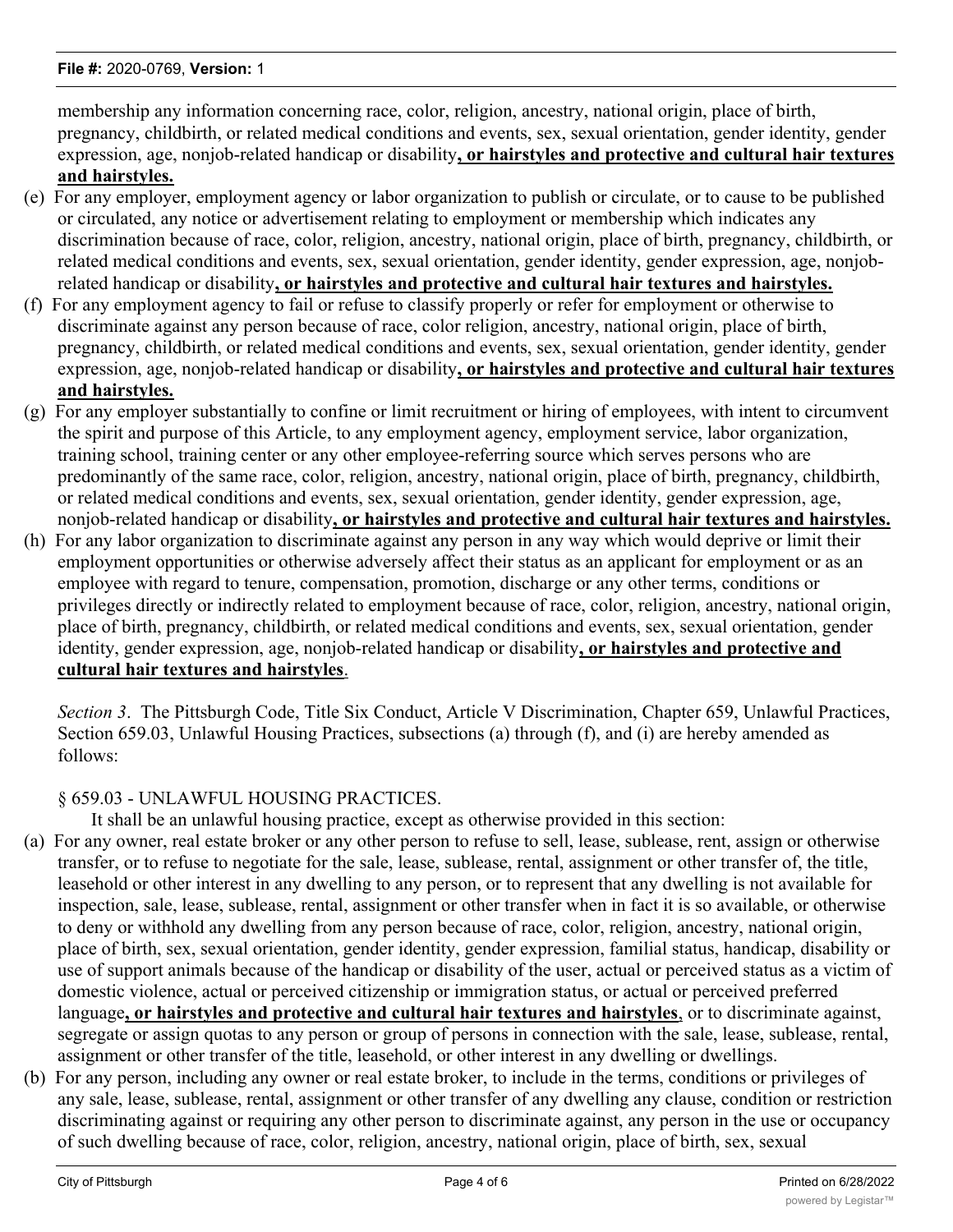orientation, gender identity, gender expression, familial status, handicap, disability or use of support animals because of the handicap or disability of the user, actual or perceived status as a victim of domestic violence, or actual or perceived citizenship or immigration status, or actual or perceived preferred language**, or hairstyles and protective and cultural hair textures an hairstyles.**

- (c) For any person, including any owner or real estate broker, to discriminate in the furnishing of any facilities or services for any dwelling because of race, color, religion, ancestry, national origin, place of birth, sexual orientation, gender identity, gender expression, familial status, handicap or disability or use of support animals because of the handicap or disability of the user, actual or perceived status as a victim of domestic violence, or actual or perceived citizenship or immigration status or actual or perceived preferred language**, or hairstyles and protective and cultural hair textures and hairstyles**.
- (d) For any person, including any owner or real estate broker, to publish, circulate, issue or display, or cause to be published, circulated, issued or displayed, any communication, notice, advertisement or sign of any kind relating to the sale, rental, lease, sublease, assignment, transfer or listing of a dwelling or accommodations which indicates any preference, limitation, specification or discrimination based on race, color, religion, ancestry, national origin, place of birth, sex, sexual orientation, gender identity, gender expression, familial status, handicap or disability or use of support animals because of the handicap or disability of the user, actual or perceived status as a victim of domestic violence, or actual or perceived citizenship or immigration status, or actual or perceived preferred language**, or hairstyles and protective and cultural hair textures and hairstyles.**
- (e) For any person, including any bank, banking organization, mortgage company, insurance company or other financial or lending institution, or any agent or employee thereof, engaged in whole or in part in the business of providing or arranging for appraisals and/or for financial assistance for the purchase, lease, acquisition, construction, rehabilitation, repair or maintenance of any dwelling or dwellings:
- (1) To discriminate against any person or group of persons because of race, color, religion, ancestry, national origin, place of birth, sex, sexual orientation, gender identity, gender expression, familial status, handicap or disability or use of support animals because of the handicap or disability of the user, actual or perceived status as a victim of domestic violence, or actual or perceived citizenship or immigration status, or actual or perceived language preferred **or hairstyles and protective and cultural hair textures and hairstyles** of such person or group of persons or of the prospective occupants or tenants of such dwelling in the granting, withholding, extending, modifying or in the rates, terms, conditions or privileges of any such financial assistance in connection therewith; or
- (2) To use any form of application for such financial assistance or make any record of inquiry in connection with applications for such financial assistance which indicates, directly or indirectly, any limitation, specification or discrimination as to race, color, religion, ancestry, national origin, place of birth, sex, sexual orientation, gender identity, gender expression, familial status, handicap or disability or use of support animals because of the handicap or disability of the user, actual or perceived status as a victim of domestic violence, or actual or perceived citizenship or immigration status, or actual or perceived language preferred **or hairstyles and protective and cultural hair textures and hairstyles** or any intent to make any such limitation, specification or discrimination.
- (f) For any real estate broker or real estate salesperson or agent, or any other person for business or economic purposes, to induce, directly or indirectly, or to attempt to induce directly or indirectly, the sale or rental or the listing for sale or rental, of any dwelling by representing that a change has occurred or will or may occur regarding the entry or prospective entry into the neighborhood of a person or persons of a particular race, color, religion, ancestry, national origin, sex, sexual orientation, gender identity, gender expression, familial status, source of income, [or] handicap status, or hairstyles and protective and cultural hair textures and **hairstyles** of the street, block, neighborhood or area in which such dwelling is located.
- (i) For any person to deny access, membership or participation in any multiple listing service, real estate brokers' organization or other service, organization or facility relating to the business of selling or renting dwellings, or to discriminate in the terms or conditions of such access, membership or participation, on account of race,